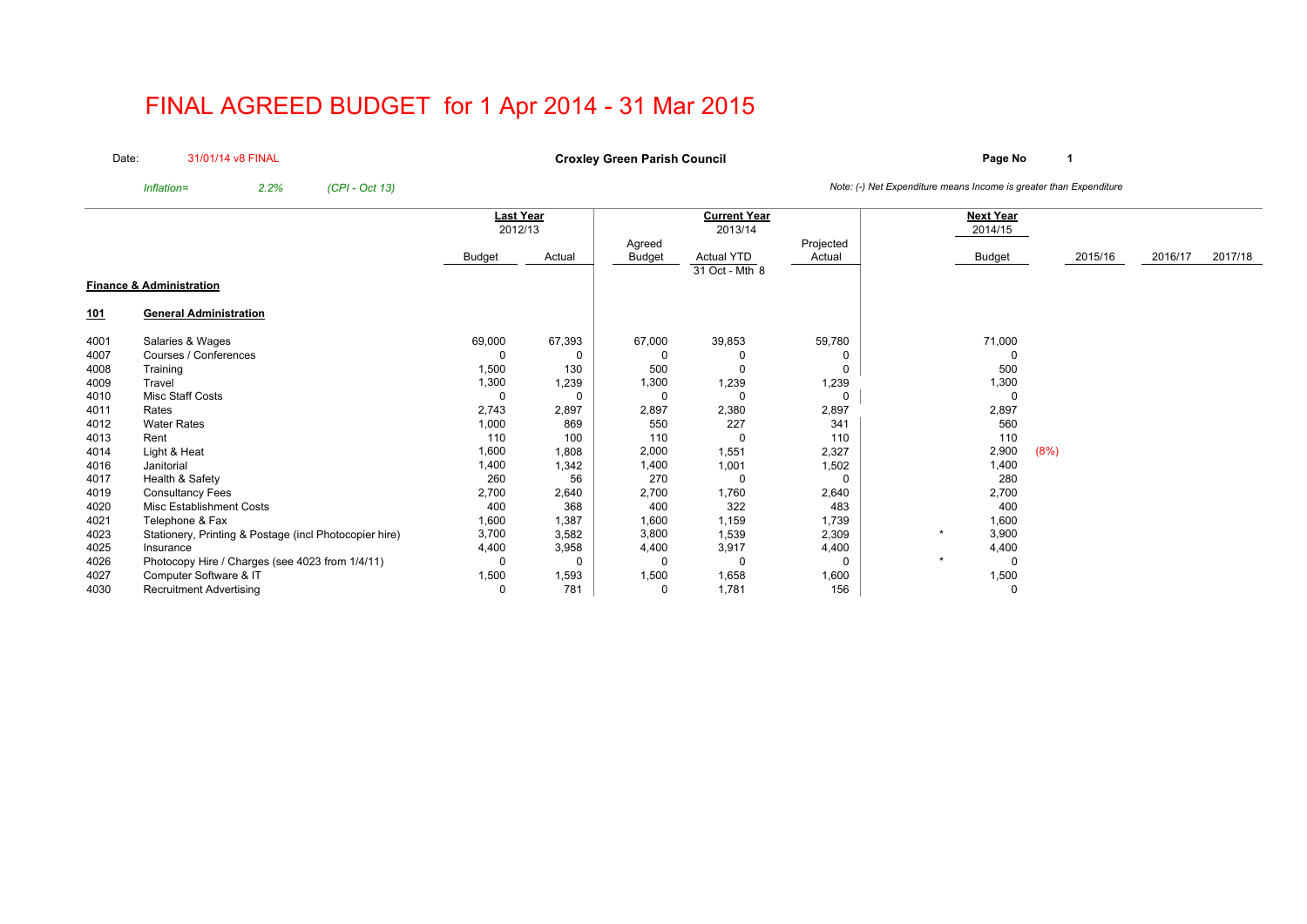### **Page No <sup>2</sup> Croxley Green Parish Council**

|                                                              |                                                                                                                                                                                                                        |                        | <b>Last Year</b>                                                                   |                                                                         |                                                                                 | <b>Current Year</b>                                           |                                                                                        | <b>Next Year</b>                                                              |             |             |              |
|--------------------------------------------------------------|------------------------------------------------------------------------------------------------------------------------------------------------------------------------------------------------------------------------|------------------------|------------------------------------------------------------------------------------|-------------------------------------------------------------------------|---------------------------------------------------------------------------------|---------------------------------------------------------------|----------------------------------------------------------------------------------------|-------------------------------------------------------------------------------|-------------|-------------|--------------|
|                                                              |                                                                                                                                                                                                                        |                        | <b>Budget</b>                                                                      | Actual                                                                  | Agreed<br><b>Budget</b>                                                         | <b>Actual YTD</b><br>$\overline{31}$ Oct - Mth 8              | Projected<br>Actual                                                                    | Next Year<br><b>Budget</b>                                                    | 2015/16     | 2016/17     | 2017/18      |
| 4036<br>4038<br>4042<br>4046<br>4151<br>4156<br>4157<br>4158 | <b>Property Maintenance</b><br>Maintenance Contracts<br><b>Equipment Maintenance</b><br><b>Equipment Purchased</b><br><b>Bank Charges</b><br>Audit Fees - External<br>Audit Fees - Internal<br><b>Accountancy Fees</b> |                        | 3,000<br>$\Omega$<br>$\Omega$<br>$\mathbf 0$<br>$\mathbf 0$<br>1,000<br>860<br>830 | 2,711<br>0<br>$\Omega$<br>$\pmb{0}$<br>$\mathbf 0$<br>800<br>681<br>779 | 1,000<br>$\Omega$<br>$\Omega$<br>$\mathbf 0$<br>$\Omega$<br>1,000<br>880<br>850 | 987<br>$\mathbf 0$<br>$\mathbf 0$<br>43<br>360<br>$\mathbf 0$ | 500<br>$\mathbf 0$<br>$\mathbf 0$<br>$\mathbf 0$<br>$\mathbf 0$<br>1,000<br>880<br>850 | 400<br>$\Omega$<br>$\Omega$<br>$\mathbf 0$<br>$\Omega$<br>1,000<br>900<br>870 |             |             |              |
| 4963/199<br>4903/199                                         | PCSO Funding<br>Ext. Decoration of Office<br>New Village Centre                                                                                                                                                        |                        | 28,500<br>$\mathbf 0$<br>4,000                                                     | 28,500<br>$\mathbf 0$                                                   | 28,500<br>$\mathbf 0$<br>3,000                                                  | 14,250<br>3,000                                               | 28,500<br>3,000                                                                        | 28,500<br>$\mathbf 0$<br>2,500                                                | 2,000       |             |              |
|                                                              | <b>Balancing figure</b><br>Tfr from Reserves re Salary underspend in 2013/14<br>Tfr from Reserves (if required)                                                                                                        |                        | 0<br>$\Omega$<br>$-15,000$<br>$\Omega$                                             | 0<br>$\pmb{0}$<br>$\Omega$                                              | 267<br>$\Omega$<br>$\mathbf 0$<br>$\Omega$                                      | $\mathbf 0$<br>$\Omega$<br>0<br>$\Omega$                      |                                                                                        | $\mathbf 0$<br>$-8,000$<br>0<br>$\Omega$                                      |             |             |              |
|                                                              | <b>OverHead Expenditure</b>                                                                                                                                                                                            |                        | 116,403                                                                            | 123,614                                                                 | 125,924                                                                         | 77,027                                                        | 116,250                                                                                | 121,617                                                                       | 2,000       | 0           | $\mathbf 0$  |
| 1001<br>1076<br>1080                                         | <b>Rent Recieved</b><br>Precept<br>Miscellaneous Income (TRDC Grant)                                                                                                                                                   |                        | $\pmb{0}$<br>258,242<br>0                                                          | 258,242                                                                 | $\mathbf 0$<br>248,243<br>14,315                                                | 248,243<br>14,315                                             | 248,243                                                                                | $\mathbf 0$<br>257,978<br>12,579                                              |             |             |              |
| 1090                                                         | <b>Interest Received</b>                                                                                                                                                                                               |                        | 50                                                                                 | 26                                                                      | 30                                                                              | 17                                                            | 26                                                                                     | 30                                                                            |             |             |              |
|                                                              |                                                                                                                                                                                                                        | <b>Total Income</b>    | 258,292                                                                            | 258,268                                                                 | 262,588                                                                         | 262,575                                                       | 248,269                                                                                | 270,587                                                                       | $\mathbf 0$ | $\mathbf 0$ | $\mathsf{O}$ |
|                                                              | 101                                                                                                                                                                                                                    | <b>Net Expenditure</b> | $-141,889$                                                                         | $-134,654$                                                              | $-136,664$                                                                      | $-185,548$                                                    | $-132,019$                                                                             | $-148,970$                                                                    | 2,000       | 0           | 0            |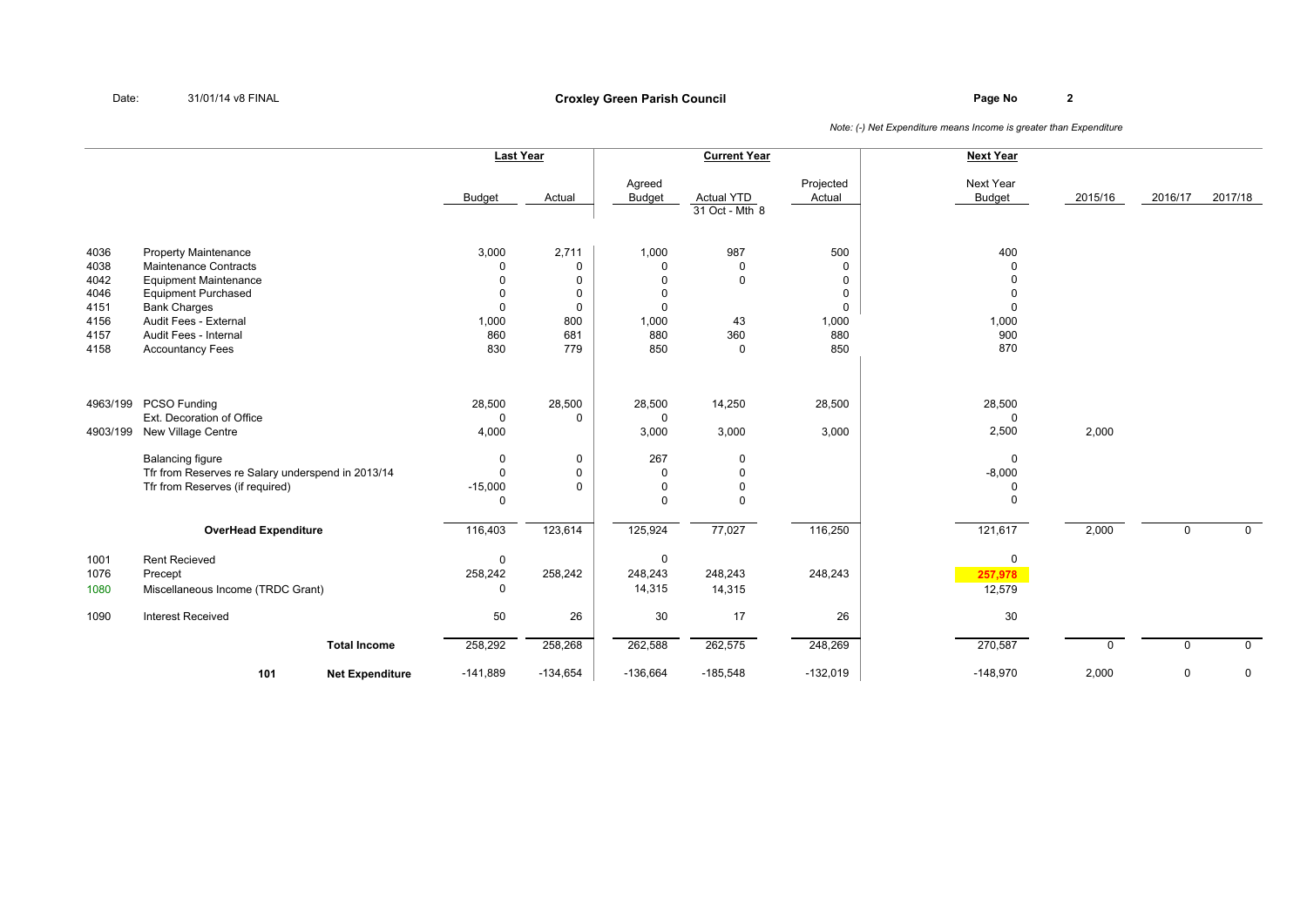## **Page No <sup>3</sup> Croxley Green Parish Council**

|            |                              |                        | Last Year |          |                         | <b>Current Year</b>                 |                     | <b>Next Year</b>    |         |         |          |
|------------|------------------------------|------------------------|-----------|----------|-------------------------|-------------------------------------|---------------------|---------------------|---------|---------|----------|
| <u>102</u> | <b>Local Democracy</b>       |                        | Budget    | Actual   | Agreed<br><b>Budget</b> | <b>Actual YTD</b><br>31 Oct - Mth 8 | Projected<br>Actual | Next Year<br>Budget | 2015/16 | 2016/17 | 2017/18  |
|            |                              |                        |           |          |                         |                                     |                     |                     |         |         |          |
| 4020       | Misc Establishment Costs     |                        | 0         | 60       | $\mathbf 0$             | $\mathbf 0$                         |                     | $\mathbf 0$         |         |         |          |
| 4024       | Subscriptions/Publications   |                        | 7,400     | 7,249    | 7,400                   | 1,658                               | 7,400               | 7,400               |         |         |          |
| 4033       | Parish Pump Newsletter       |                        | 5,000     | 4,939    | 5,000                   | 1,945                               | 1,500               | 3,400               |         |         |          |
| 4201       | <b>Chairman's Allowance</b>  |                        | 250       | 218      | 500                     | 26                                  | 39                  | 500                 |         |         |          |
| 4251       | <b>Election Expenses</b>     |                        | 1,250     |          | 1,250                   | 0                                   |                     | 1,250               | 1,250   | 1,250   | 1,250    |
| 4300       | Events - Revels on the Green |                        | 350       | 25       | 350                     | 22                                  | 22                  | 350                 |         |         |          |
|            | Funding for APM Referendum   |                        |           |          |                         |                                     |                     | $\mathbf 0$         |         |         |          |
|            | <b>OverHead Expenditure</b>  |                        | 14,250    | 12,491   | 14,500                  | 3,651                               | 8,961               | 12,900              | 1,250   | 1,250   | 1,250    |
| 1031       | Map Income                   |                        | 0         | $\Omega$ | 0                       | $\mathbf 0$                         | $\Omega$            | $\Omega$            |         |         |          |
| 1051       | Advertising Income           |                        | 1,600     | 1,347    | 1,600                   | 185                                 | 500                 | 1,600               |         |         |          |
|            |                              | <b>Total Income</b>    | 1,600     | 1,347    | 1,600                   | 185                                 | 500                 | 1,600               | 0       |         | $\Omega$ |
|            | 102                          | <b>Net Expenditure</b> | 12,650    | 11,144   | 12,900                  | 3,466                               | 8,461               | 11,300              | 1,250   | 1,250   | 1,250    |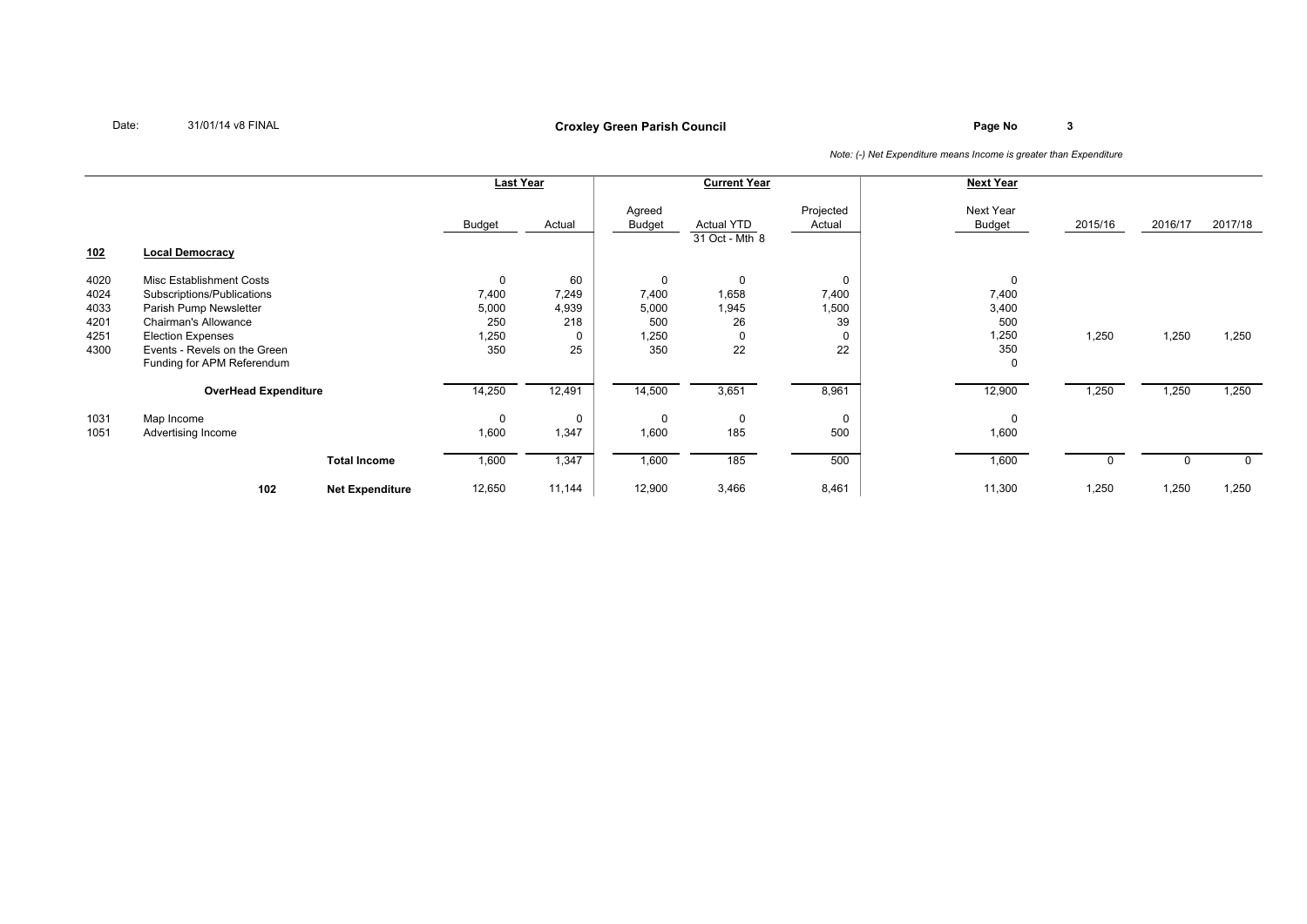### **Page No <sup>4</sup> Croxley Green Parish Council**

|            |                              |               | Last Year |                         | <b>Current Year</b>                 |                     | <b>Next Year</b>           |         |         |         |
|------------|------------------------------|---------------|-----------|-------------------------|-------------------------------------|---------------------|----------------------------|---------|---------|---------|
|            |                              | <b>Budget</b> | Actual    | Agreed<br><b>Budget</b> | <b>Actual YTD</b><br>31 Oct - Mth 8 | Projected<br>Actual | Next Year<br><b>Budget</b> | 2015/16 | 2016/17 | 2017/18 |
| <u>103</u> | Groundworks                  |               |           |                         |                                     |                     |                            |         |         |         |
| 4001       | Salaries & Wages             | 48,900        | 34,216    | 48,900                  | 11,927                              | 17,891              | 51,500                     |         |         |         |
| 4006       | <b>Protective Clothing</b>   | 320           | 280       | 330                     | 74                                  | 111                 | 340                        |         |         |         |
| 4008       | Training                     | 1,500         | 189       | 500                     | $\Omega$                            | 0                   | 500                        |         |         |         |
| 4010       | Misc Staff Costs             | 680           | 571       | 700                     | 236                                 | 354                 | 720                        |         |         |         |
| 4012       | <b>Water Rates</b>           |               | 252       | 400                     | 356                                 | 400                 | 400                        |         |         |         |
| 4016       | Janitorial                   | $\mathbf 0$   | 0         | $\Omega$                | 0                                   | 0                   |                            |         |         |         |
| 4017       | Health & Safety              | 1,100         | 66        | 750                     | 31                                  | 47                  | 750                        |         |         |         |
| 4018       | Refuse Disposal              | 0             | $\Omega$  | $\Omega$                |                                     | 0                   |                            |         |         |         |
| 4020       | Misc Establishment Costs     | 0             | $\Omega$  | $\Omega$                |                                     | 0                   |                            |         |         |         |
| 4036       | <b>Property Maintenance</b>  | 500           | 120       | 500                     | 84                                  | 126                 | 500                        |         |         |         |
| 4037       | <b>Grounds Maintenance</b>   | 2,100         | 1,123     | 2,100                   | 261                                 | 2,000               | 2,100                      |         |         |         |
| 4038       | <b>Maintenance Contracts</b> | 0             | 0         | 0                       | 1,782                               | 2,673               | 2,000                      |         |         |         |
| 4041       | <b>Equipment Hire</b>        | $\mathbf 0$   | $\Omega$  | $\Omega$                |                                     | $\mathbf 0$         |                            |         |         |         |
| 4042       | <b>Equipment Maintenance</b> | 580           | 1,360     | 590                     |                                     | 500                 | 600                        |         |         |         |
| 4046       | <b>Equipment Purchased</b>   | 2,100         | 49        | 500                     | 12                                  | $\mathbf 0$         | 500                        |         |         |         |
| 4047       | Footpath Maintenance         | 0             | 0         | 0                       |                                     | $\mathbf 0$         |                            |         |         |         |
| 4051       | Vehicle License & Insurance  | 3,500         | 2,528     | 3,500                   | 2,219                               | 2,300               | 2,500                      |         |         |         |
| 4055       | Fuel & Oil - LS08 WCP        | 1,300         | 1,722     | 1,300                   | 456                                 | 684                 | 1,300                      |         |         |         |
| 4060       | Fuel & Oil - Groundworks     | 790           | 416       | 810                     | 395                                 | 593                 | 830                        |         |         |         |
| 4070       | Maintenance - LS08 WCP       | 530           | 2,132     | 540                     | 902                                 | 1,100               | 550                        |         |         |         |
| 4071       | Maintenance - Tractor        | 1,100         | 1,844     | 1,100                   | 446                                 | 669                 | 1,100                      |         |         |         |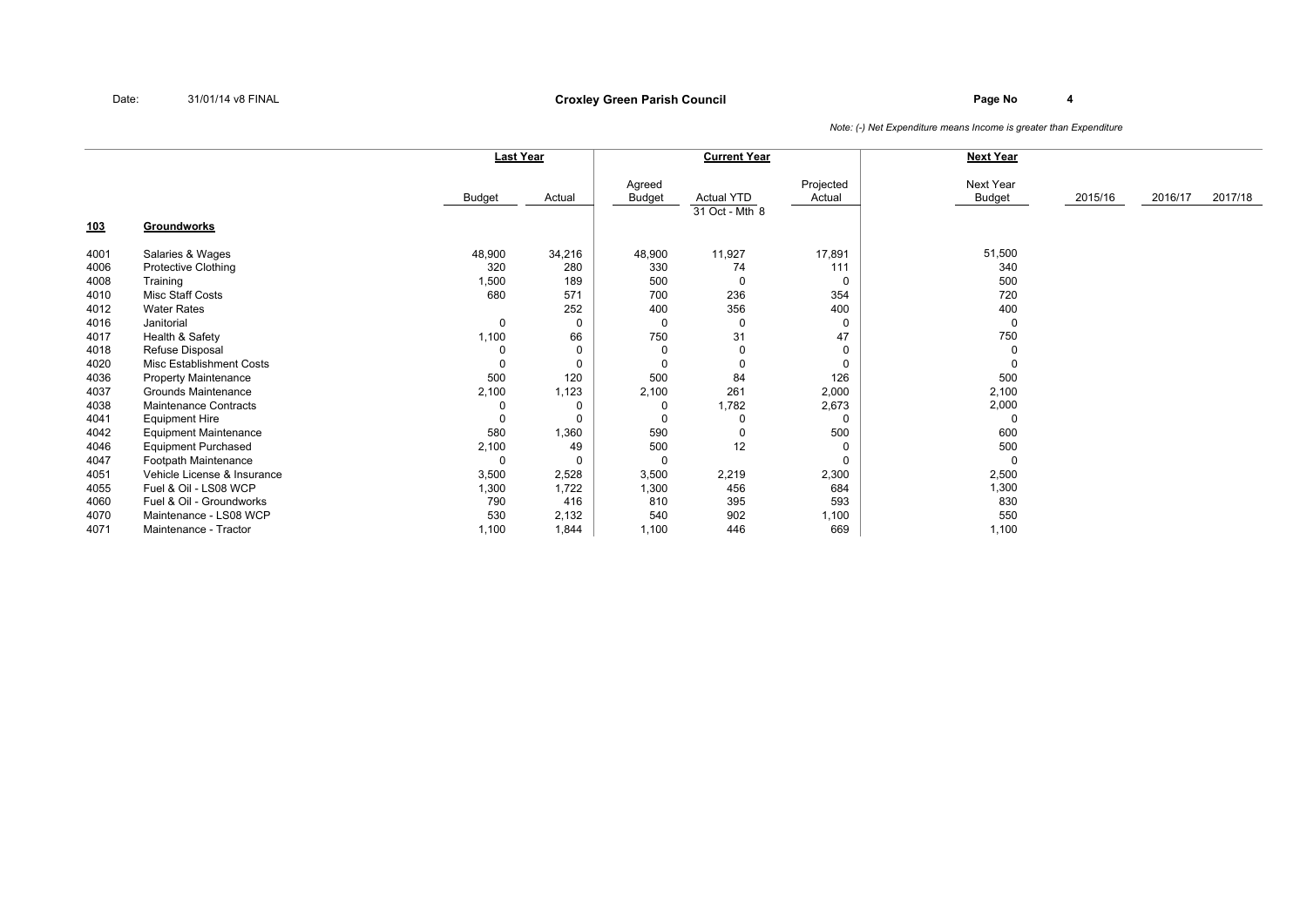|                      |                                                                               |                        | <b>Last Year</b>                             |             |                                     | <b>Current Year</b>                 |                     | <b>Next Year</b>           |         |         |              |
|----------------------|-------------------------------------------------------------------------------|------------------------|----------------------------------------------|-------------|-------------------------------------|-------------------------------------|---------------------|----------------------------|---------|---------|--------------|
|                      |                                                                               |                        | <b>Budget</b>                                | Actual      | Agreed<br><b>Budget</b>             | <b>Actual YTD</b><br>31 Oct - Mth 8 | Projected<br>Actual | Next Year<br><b>Budget</b> | 2015/16 | 2016/17 | 2017/18      |
| 4072                 | Maintenance - Ride on Mower                                                   |                        | 320                                          | 916         | 330                                 | 1,021                               | 1,100               | 500                        |         |         |              |
|                      | <b>OverHead Expenditure</b>                                                   |                        | 65,320                                       | 47,784      | 62,850                              | 20,202                              | 30,547              | 66,690                     |         |         |              |
| 1061<br>1062<br>1080 | Agency Income - HCC Mtce<br>Agency Income - TRDC Mrce<br>Miscellaneous Income |                        | $\mathbf 0$<br>$\overline{0}$<br>$\mathbf 0$ | 0<br>0<br>0 | $\mathbf 0$<br>$\Omega$<br>$\Omega$ | 0<br>$\Omega$<br>$\Omega$           | 0<br>$\Omega$<br>0  | 0<br>$\Omega$<br>$\Omega$  |         |         |              |
|                      |                                                                               | <b>Total Income</b>    | $\Omega$                                     | 0           |                                     | 0                                   |                     | $\mathbf{0}$               |         |         | $\Omega$     |
|                      | 103                                                                           | <b>Net Expenditure</b> | 65,320                                       | 47,784      | 62,850                              | 20,202                              | 30,547              | 66,690                     | 0       | 0       | $\mathbf{0}$ |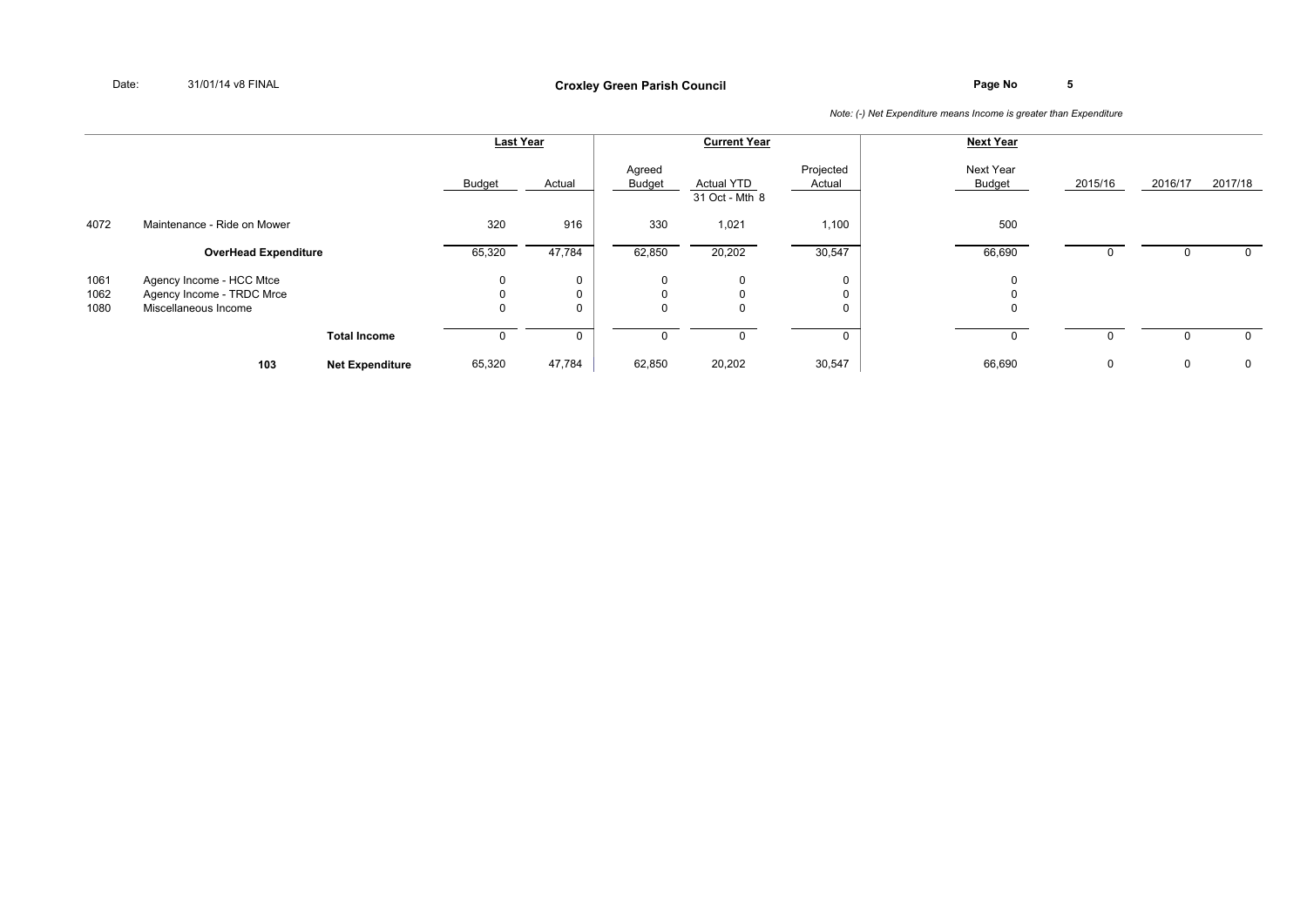|              |                                                     |                        | <b>Last Year</b>                                   |                            |                                                    | <b>Current Year</b>                 |                            | <b>Next Year</b>                                   |             |              |                |
|--------------|-----------------------------------------------------|------------------------|----------------------------------------------------|----------------------------|----------------------------------------------------|-------------------------------------|----------------------------|----------------------------------------------------|-------------|--------------|----------------|
|              |                                                     |                        | <b>Budget</b>                                      | Actual                     | Agreed<br>Budget                                   | <b>Actual YTD</b><br>31 Oct - Mth 8 | Projected<br>Actual        | Next Year<br><b>Budget</b>                         | 2015/16     | 2016/17      | 2017/18        |
| <u>107</u>   | <b>Grants (incl S137/S145)</b>                      |                        |                                                    |                            |                                                    |                                     |                            |                                                    |             |              |                |
| 4200         | <b>Chairmans Charity Expenditure</b>                |                        | 1,000                                              | 1,299                      | 3,000                                              | 3,651                               | 3,651                      | 3,000                                              |             |              |                |
| 4711         | Grants:<br>S137<br>S137<br>S145                     |                        | 2,000<br>$\mathbf 0$<br>$\mathbf 0$<br>$\mathbf 0$ | 2,000                      | 1,000<br>$\mathsf 0$<br>$\mathsf 0$<br>$\mathbf 0$ | 500                                 | 100                        | 3,000<br>$\mathbf 0$<br>$\mathsf 0$<br>$\mathbf 0$ |             |              |                |
| 4260         | Community Hall Membership Grant                     |                        | 9,600                                              | 9,600                      | 7,100                                              | 7,100                               | 7,100                      | 7,100                                              |             |              |                |
|              | Tfr from Reserves                                   |                        | $\mathbf 0$                                        |                            | $\mathbf 0$                                        |                                     |                            | 0                                                  |             |              |                |
|              | <b>OverHead Expenditure</b>                         |                        | 12,600                                             | 12,899                     | 11,100                                             | 11,251                              | 10,851                     | 13,100                                             | $\mathbf 0$ | $\mathbf{0}$ | $\mathbf 0$    |
| 1077<br>1200 | <b>Grants Received</b><br>Chairmans Charity Income  |                        | $\mathsf 0$<br>1,000                               | $\mathsf 0$<br>4,210       | $\mathsf 0$<br>1,000                               | $\pmb{0}$<br>$\mathbf 0$            | $\mathbf 0$<br>1,000       | $\mathsf 0$<br>3,000                               |             |              |                |
|              |                                                     | <b>Total Income</b>    | 1,000                                              | 4,210                      | 1,000                                              | $\overline{0}$                      | 1,000                      | 3,000                                              | $\mathbf 0$ | $\mathbf 0$  | $\mathbf 0$    |
|              | 107                                                 | <b>Net Expenditure</b> | 11,600                                             | 8,689                      | 10,100                                             | 11,251                              | 9,851                      | 10,100                                             | $\mathbf 0$ | $\mathbf 0$  | $\mathsf 0$    |
| 150          | <b>Community/Village Hall</b>                       |                        |                                                    |                            |                                                    |                                     |                            |                                                    |             |              |                |
| 4036<br>4036 | <b>External Decoration</b><br>Flood prevention work |                        | 4,000<br>$\mathbf 0$                               | $\mathbf 0$<br>$\mathbf 0$ | $\mathbf 0$<br>$\mathbf 0$                         | $\mathsf 0$<br>$\mathsf 0$          | $\mathsf 0$<br>$\mathbf 0$ | 0<br>$\mathbf 0$                                   |             |              |                |
|              | Tfr from Reserves                                   |                        | $-4,000$                                           | $\mathbf 0$                | $\mathbf 0$                                        | $\mathsf{O}$                        | $\mathbf 0$                | 0                                                  |             |              |                |
|              | <b>OverHead Expenditure</b>                         |                        | $\mathbf 0$                                        | $\mathbf 0$                | $\mathbf 0$                                        | $\mathbf{0}$                        | $\mathbf{0}$               | $\mathbf 0$                                        | $\mathbf 0$ | $\mathbf 0$  | $\overline{0}$ |
|              |                                                     |                        | $\mathbf 0$                                        | $\mathbf 0$                | $\mathbf 0$                                        | $\mathsf 0$                         | $\mathbf 0$                | 0                                                  |             |              |                |
|              |                                                     | <b>Total Income</b>    | $\mathsf{O}$                                       | $\mathsf{O}$               | $\mathbf 0$                                        | $\mathbf{0}$                        | $\mathbf 0$                | $\mathbf 0$                                        | 0           | $\mathsf{O}$ | $\overline{0}$ |
|              | 150                                                 | <b>Net Expenditure</b> | $\mathbf 0$                                        | $\pmb{0}$                  | $\mathsf{O}\xspace$                                | $\mathsf 0$                         | $\mathsf{O}\xspace$        | 0                                                  | 0           | 0            | $\mathsf 0$    |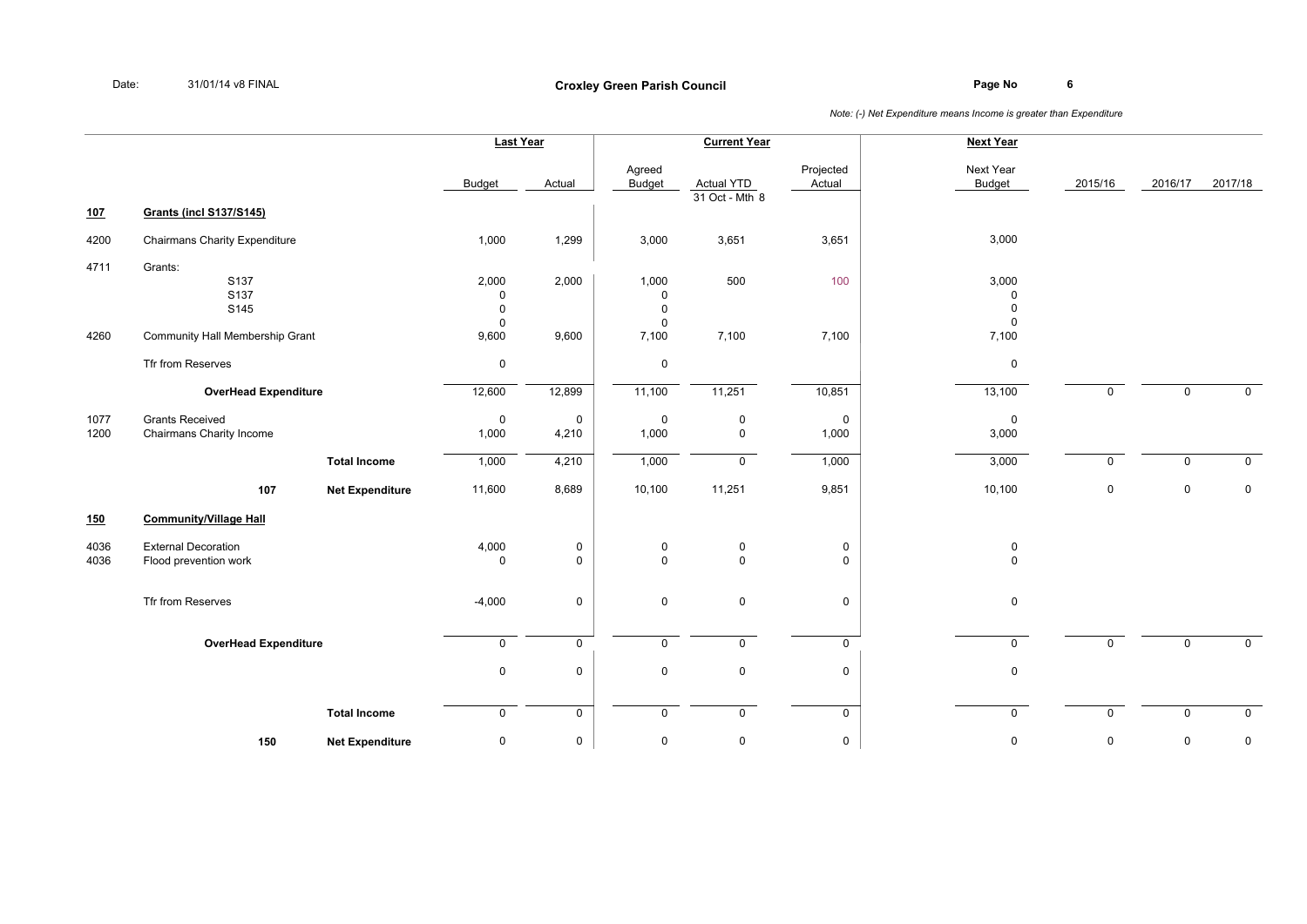## **Page No <sup>7</sup> Croxley Green Parish Council**

|                                      |                                                                                                                                  | <b>Last Year</b>              |                               |                                                    | <b>Current Year</b>                 |                                  | <b>Next Year</b>               |                                                    |
|--------------------------------------|----------------------------------------------------------------------------------------------------------------------------------|-------------------------------|-------------------------------|----------------------------------------------------|-------------------------------------|----------------------------------|--------------------------------|----------------------------------------------------|
|                                      |                                                                                                                                  | <b>Budget</b>                 | Actual                        | Agreed<br><b>Budget</b>                            | <b>Actual YTD</b><br>31 Oct - Mth 8 | Projected<br>Actual              | Next Year<br>2015/16<br>Budget | 2017/18<br>2016/17                                 |
| <u>199</u>                           | <b>F &amp; A Capital &amp; Projects</b>                                                                                          |                               |                               |                                                    |                                     |                                  |                                |                                                    |
| 4175<br>4823<br>4824<br>4873<br>4874 | Sale of Assets<br>Tfr to Vehicle Repl Fund<br>Tfr to Equipt Repl Fund<br>Tfr from Vehicle Repl Fund<br>Tfr from Equipt Repl Fund | $\mathbf 0$<br>5,000<br>4,000 | $\mathbf 0$<br>5,000<br>4,000 | $\Omega$<br>4,000<br>3,000<br>$\Omega$<br>$\Omega$ | 0<br>$\Omega$                       | $\Omega$<br>4,000<br>3,000       | 0<br>4,000<br>3,000            |                                                    |
| 4901                                 | CAP F & A - Eqpt Purchase<br>Depot Extension (Plans)<br>Trf from Reserves (Depot Extension Plans)<br>Depot Extension             |                               | 580                           | $\Omega$<br>3,000<br>$-3,000$<br>$\Omega$          | $\Omega$<br>$\Omega$<br>0           | $\Omega$<br>$\Omega$<br>$\Omega$ | 3,000<br>$-3,000$<br>$\Omega$  | 15,000<br>15,000                                   |
| 4903                                 | CAP F&A New Village Centre<br>Rickmansworth School Pool (see S137)                                                               | 4,000                         | 0                             | 3,000<br>$\Omega$                                  | $\Omega$                            | 3,000                            | 0                              |                                                    |
|                                      | <b>OverHead Expenditure</b>                                                                                                      | 13,000                        | 9,580                         | 10,000                                             | 0                                   | 10,000                           | 7,000                          | 15,000<br>15,000<br>$\Omega$                       |
|                                      | 199<br><b>Net Expenditure</b>                                                                                                    | 13,000                        | 9,580                         | 10,000                                             | 0                                   | 10,000                           | 7,000                          | 15,000<br>15,000<br>$\mathbf 0$                    |
|                                      | Finance & Administration - Expenditure<br>Income                                                                                 | 221,573<br>260,892            | 206,368<br>263,825            | 224,374<br>265,188                                 | 112,131<br>262,760                  | 176,609<br>249,769               | 221,307<br>275,187             | 16,250<br>16,250<br>3,250<br>$\mathbf 0$<br>0<br>0 |
|                                      | <b>Net Expenditure</b>                                                                                                           | $-39,319$                     | $-57,457$                     | $-40,814$                                          | $-150,629$                          | $-73,160$                        | $-53,880$                      | 3,250<br>16,250<br>16,250                          |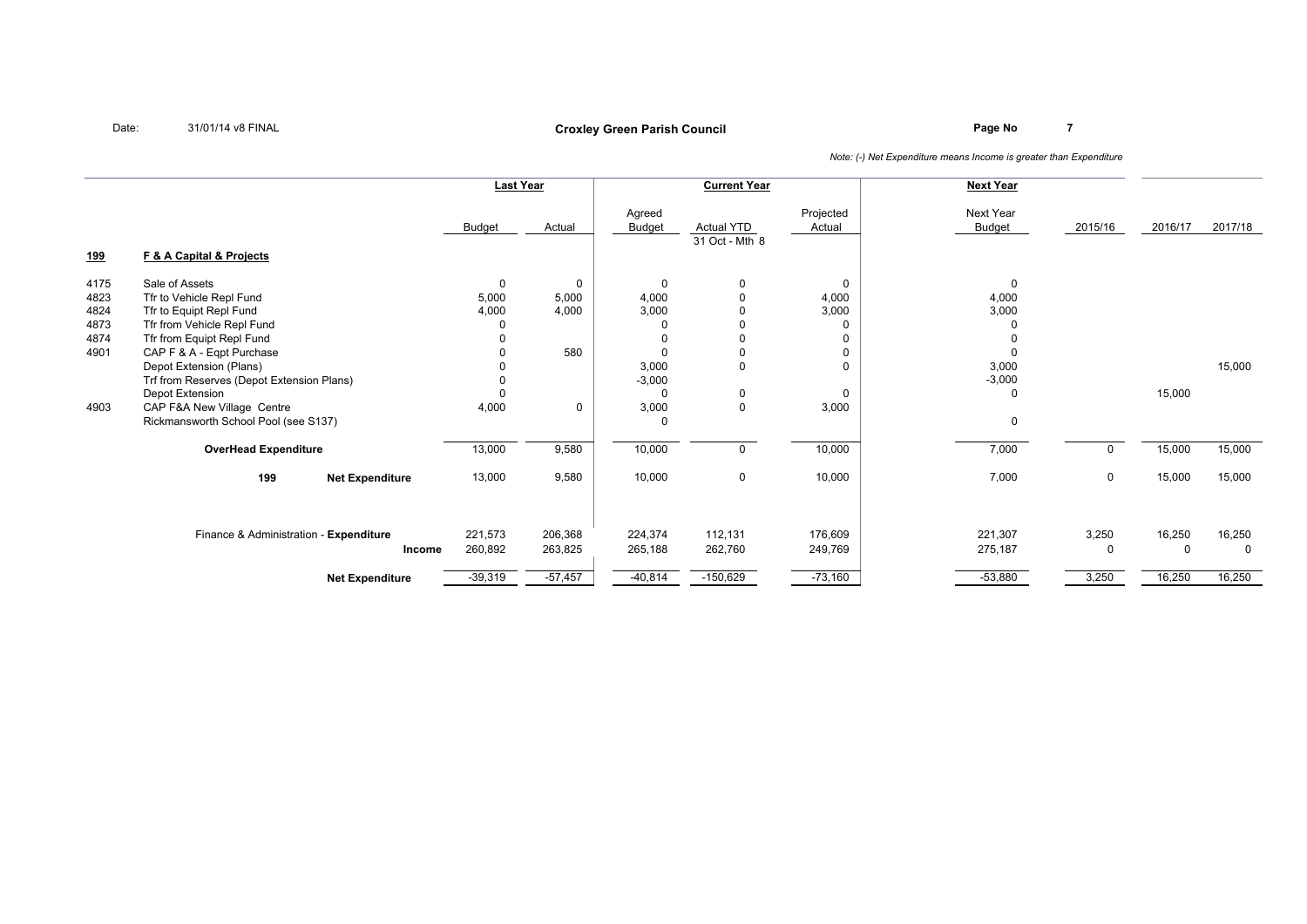## **Page No <sup>8</sup> Croxley Green Parish Council**

|      |                                  |               | <b>Current Year</b><br><b>Last Year</b> |                  |                              | <b>Next Year</b>    |                     |              |         |          |
|------|----------------------------------|---------------|-----------------------------------------|------------------|------------------------------|---------------------|---------------------|--------------|---------|----------|
|      |                                  | <b>Budget</b> | Actual                                  | Agreed<br>Budget | Actual YTD<br>31 Oct - Mth 8 | Projected<br>Actual | Next Year<br>Budget | 2015/16      | 2016/17 | 2017/18  |
|      | <b>Environment &amp; Amenity</b> |               |                                         |                  |                              |                     |                     |              |         |          |
| 202  | <b>The Green</b>                 |               |                                         |                  |                              |                     |                     |              |         |          |
| 4042 | <b>Equipment Maintenance</b>     | $\mathbf 0$   | 0                                       | $\mathbf 0$      | 0                            | $\mathbf{0}$        | 0                   | $\mathbf{0}$ | 0       | 0        |
|      | <b>OverHead Expenditure</b>      |               | $\mathbf 0$                             |                  | 0                            |                     |                     | 0            |         | 0        |
|      | 202<br><b>Net Expenditure</b>    | 0             | 0                                       | $\mathbf 0$      | 0                            | 0                   | $\Omega$            | $\mathbf 0$  | 0       | $\Omega$ |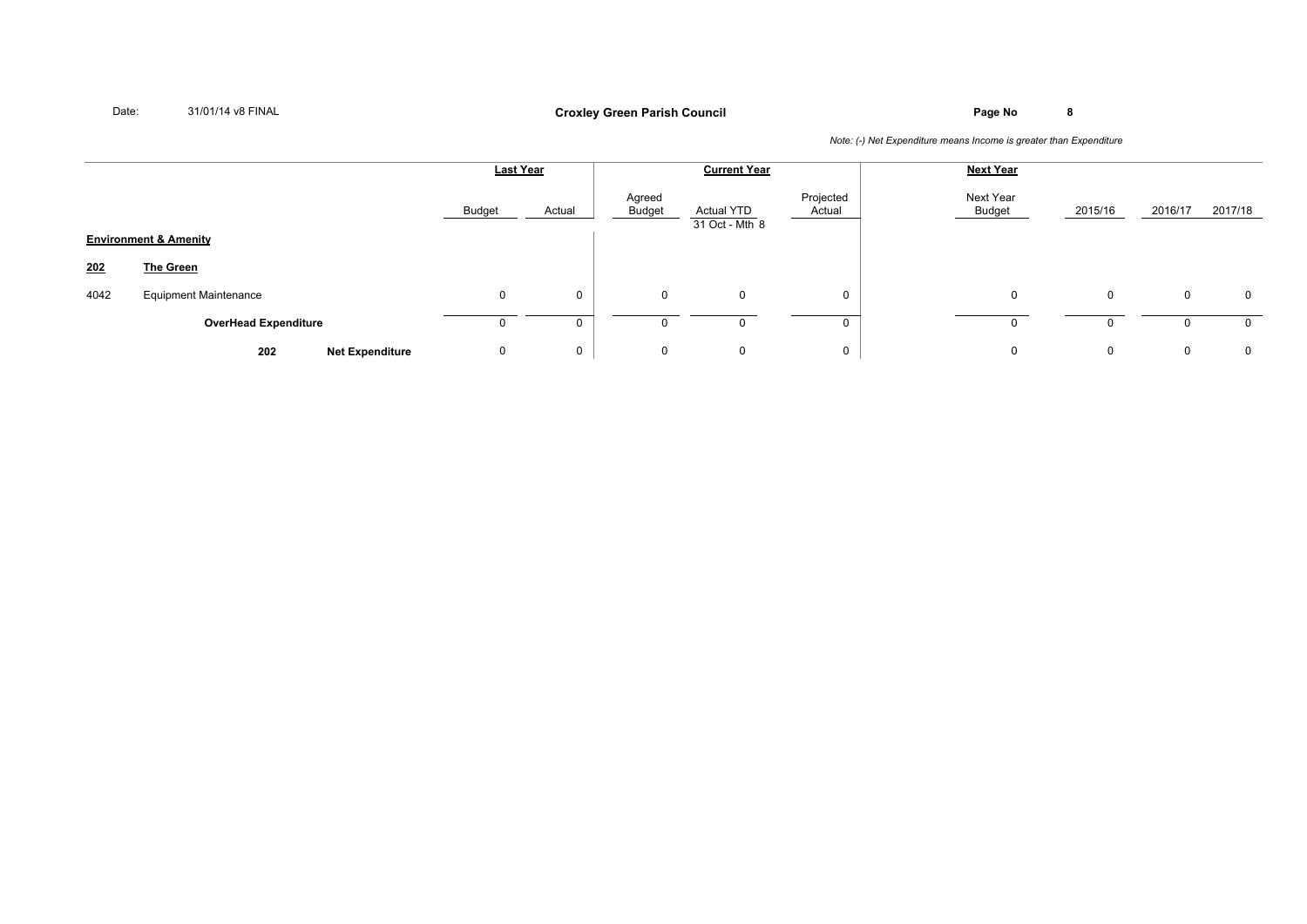### **Page No <sup>9</sup> Croxley Green Parish Council**

|                      |                                                                                  |                                              |                                 | <b>Last Year</b>   |                         | <b>Current Year</b>                 |                     | <b>Next Year</b>           |                                  |                                  |                                     |
|----------------------|----------------------------------------------------------------------------------|----------------------------------------------|---------------------------------|--------------------|-------------------------|-------------------------------------|---------------------|----------------------------|----------------------------------|----------------------------------|-------------------------------------|
|                      |                                                                                  |                                              | Budget                          | Actual             | Agreed<br><b>Budget</b> | <b>Actual YTD</b><br>31 Oct - Mth 8 | Projected<br>Actual | Next Year<br><b>Budget</b> | 2015/16                          | 2016/17                          | 2017/18                             |
| 203                  | Open Spaces & Trees                                                              |                                              |                                 |                    |                         |                                     |                     |                            |                                  |                                  |                                     |
| 4037<br>4038<br>4048 | Grounds Maintenance<br>Maintenance Contracts<br>Plants. Shrubs & Trees - General |                                              | 0<br>0<br>1,000                 | 0<br>0<br>343      | $\Omega$<br>1,000       | $\mathbf 0$<br>0<br>$\mathbf 0$     | $\mathbf 0$         | 1,000                      | $\mathbf 0$<br>$\Omega$<br>1,000 | $\mathbf 0$<br>$\Omega$<br>1,000 | $\mathbf 0$<br>$\mathbf 0$<br>1,000 |
| 4049                 | Dog Hygiene<br>- Disposal<br>- Bags                                              | £4,187<br>> At mth 8<br>£1,073<br>> At mth 8 | 10,000                          | 8,215              | 10,000                  | 5,390                               | 8,085               | 10,000                     | 10,000                           | 10,000                           | 10,000                              |
| 4699                 | Stones Orchard Fund                                                              | - Hedging<br>- Trees<br>- Projects           | $\mathbf 0$<br>0<br>$\mathsf 0$ | 0<br>0<br>$\Omega$ | 3,000<br>$\Omega$       | $\mathbf 0$<br>0<br>0<br>$\Omega$   | $\mathbf 0$         | 3,000<br>1,000             | 1,000                            | 1,000                            | 1,000                               |
|                      | From Reserves                                                                    |                                              |                                 |                    |                         |                                     |                     | $-3,000$                   |                                  |                                  |                                     |
|                      | <b>OverHead Expenditure</b>                                                      |                                              | 11,000                          | 8,558              | 14,000                  | 5,390                               | 8,085               | 12,000                     | 12,000                           | 12,000                           | 12,000                              |
| 1077                 | <b>Grants Received</b>                                                           |                                              | 0                               | 0                  | $\mathbf 0$             | 0                                   | 0                   | $\mathbf 0$                | $\mathbf 0$                      | $\mathbf 0$                      | $\mathbf 0$                         |
|                      |                                                                                  | <b>Total Income</b>                          | 0                               | 0                  |                         | $\mathbf 0$                         | $\mathbf 0$         |                            | $\Omega$                         |                                  | $\mathbf 0$                         |
|                      | 203                                                                              | <b>Net Expenditure</b>                       | 11,000                          | 8,558              | 14,000                  | 5,390                               | 8,085               | 12,000                     | 12,000                           | 12,000                           | 12,000                              |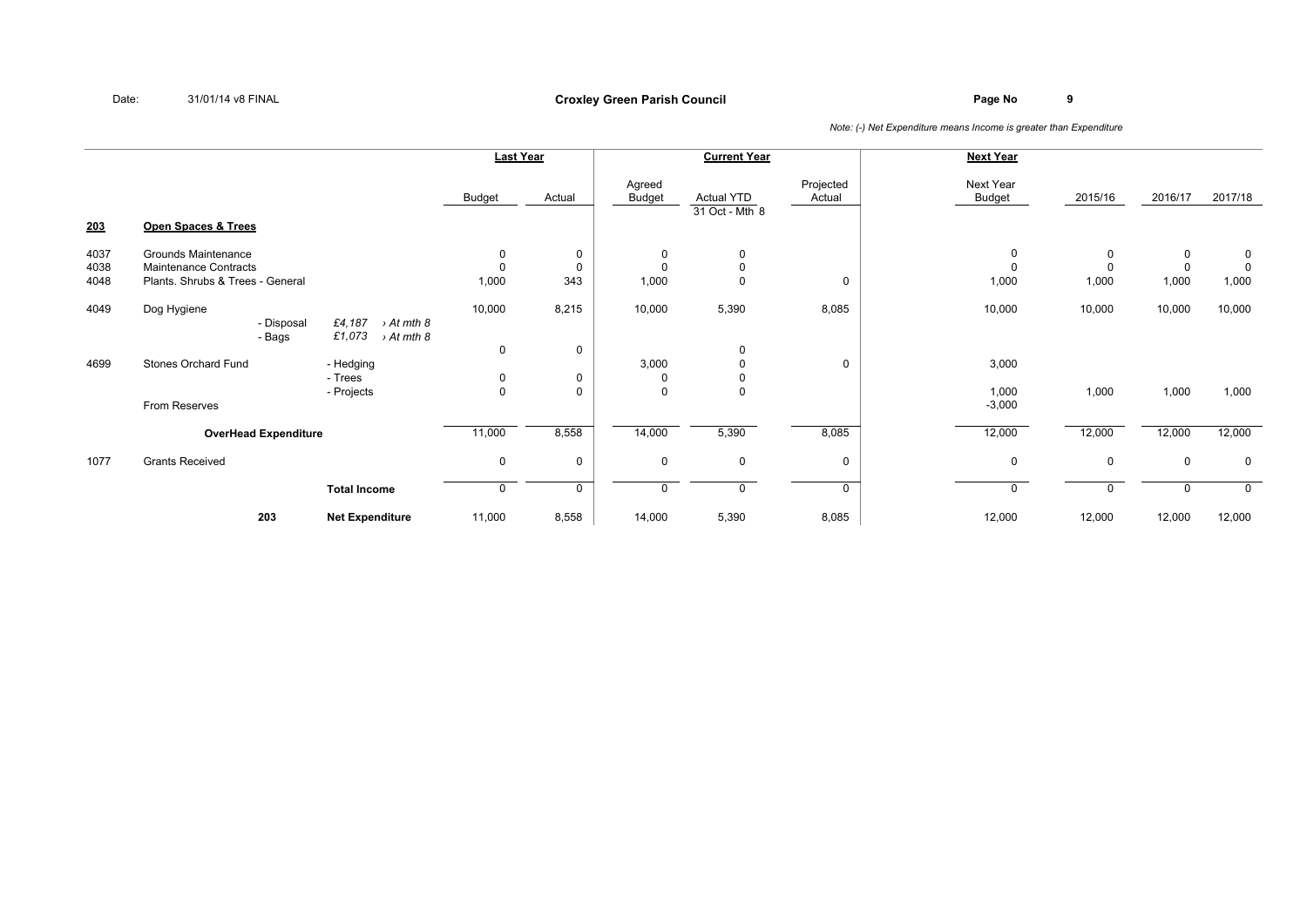|              |                                                              |                        |               | <b>Last Year</b> |                         | <b>Current Year</b>                 |                     | <b>Next Year</b>           |             |             |                |
|--------------|--------------------------------------------------------------|------------------------|---------------|------------------|-------------------------|-------------------------------------|---------------------|----------------------------|-------------|-------------|----------------|
| 211          | <b>Events/Projects</b>                                       |                        | <b>Budget</b> | Actual           | Agreed<br><b>Budget</b> | <b>Actual YTD</b><br>31 Oct - Mth 8 | Projected<br>Actual | Next Year<br><b>Budget</b> | 2015/16     | 2016/17     | 2017/18        |
|              |                                                              |                        |               |                  |                         |                                     |                     |                            |             |             |                |
| 4601<br>4602 | Garden Competition<br>Quiz Night                             |                        | 0<br>50       | 0<br>50          | $\mathbf 0$<br>50       | 0<br>$\mathbf 0$                    | $\pmb{0}$<br>50     | $\mathbf 0$<br>50          |             |             |                |
| 4604         | Campaigns & Comps.                                           |                        | $\Omega$      | $\mathbf 0$      | $\mathbf 0$             | $\Omega$                            | $\mathbf 0$         | $\Omega$                   |             |             |                |
| 4605         | Christmas Lights                                             |                        | 10,649        | 7,586            | 10,784                  | 7,020                               | 7,600               | 8,500                      |             |             |                |
| 4606         | Exhibitions                                                  |                        | $\Omega$      | $\mathbf 0$      | $\mathbf 0$             | $\mathbf 0$                         | 0                   | $\Omega$                   |             |             |                |
| 4607         | Youth Sport Activity                                         |                        | $\Omega$      | $\Omega$         | $\mathbf 0$             | 0                                   | $\mathbf 0$         | $\Omega$                   |             |             |                |
| 4608         | Library Xmas Tree                                            |                        | $\Omega$      | 6                | $\mathbf 0$             | 0                                   | $\mathbf 0$         | $\Omega$                   |             |             |                |
| 4609         | Craft Workshop Day                                           |                        | 750           | 610              | 750                     | $\mathsf 0$                         | $\Omega$            | $\Omega$                   |             |             |                |
| 4610         | Fireworks on Green                                           |                        | 4,500         | 4,542            | 4,500                   | 48                                  | 4,500               | 4,500                      |             |             |                |
| 4611         | Senior Citizens Seaside/Outing                               |                        | 960           | 960              | 1,100                   | 960                                 | 960                 | 1,200                      | 1,200       | 1,200       |                |
| 4614         | <b>Boundary Walk Signage</b>                                 | +£100 Local            | 100           | 1,313            | $\mathbf 0$             | $\mathbf 0$                         | $\mathbf 0$         | $\mathbf 0$                |             |             |                |
| 4615         | Library Xmas Tree (External)                                 | +£100 Local            | 250           | $\mathbf 0$      | 1,700                   | 593                                 | $\mathbf 0$         | 500                        |             |             |                |
| 4616         | Picnic in the Park                                           | +£790 +Locality Budget |               | 409              | 500                     | $\Omega$                            | $\Omega$            | $\Omega$                   |             |             |                |
| 4617         | Wassail                                                      |                        |               |                  | 250                     |                                     |                     | 250<br>250                 | 250<br>250  | 250         |                |
| 4618         | Dog Show<br><b>Local Travel Map</b>                          |                        |               |                  | 250                     |                                     |                     | 1,000                      |             | 250         |                |
|              | <b>Bird Boxes</b>                                            |                        |               |                  |                         |                                     |                     | 150                        |             |             |                |
|              | Ponds                                                        |                        |               |                  |                         |                                     |                     | 1,000                      |             |             |                |
|              | Tfr from Reserves for external Xmas Tree (ex 2012 provision) |                        |               |                  | $-350$                  |                                     |                     | $\mathbf 0$                |             |             |                |
| 4877         | Tfr from Christmas Lights Fund                               |                        | 0             | 0                | $\mathbf 0$             | $\pmb{0}$                           | $\mathsf 0$         | $\mathbf 0$                |             |             |                |
| 4878         | Tfr from Reserves ex Craft Fair prev yr                      |                        | $\mathbf 0$   | $\mathbf 0$      | $\mathbf 0$             | $\Omega$                            | $\mathbf 0$         | $\Omega$                   |             |             |                |
|              | <b>OverHead Expenditure</b>                                  |                        | 17,259        | 15,476           | 19,534                  | 8,621                               | 13,110              | 17,400                     | 1,700       | 1,700       | $\mathbf 0$    |
| 1077         | Grants and Donatons Received                                 |                        | 0             | 1,990            | $\mathbf 0$             | $\mathsf 0$                         | $\mathbf 0$         | $\Omega$                   |             |             |                |
|              | 1078(299) Flowers for Croxley Income                         |                        | $\mathbf 0$   | $\Omega$         | $\mathbf 0$             | $\mathbf 0$                         | $\mathbf 0$         | $\Omega$                   | $\mathbf 0$ | $\mathbf 0$ | $\mathbf 0$    |
|              | 1079(299) Play Area Income                                   |                        | $\Omega$      |                  | $\mathbf 0$             | $\mathbf 0$                         | $\mathbf 0$         | $\Omega$                   |             |             |                |
|              | 1080(299) Miscellaneous Income                               |                        | $\mathbf 0$   |                  | $\mathbf 0$             | $\mathbf 0$                         | $\mathbf 0$         | $\mathbf 0$                |             |             |                |
|              | 1082(299) Brown Bin Caddy Liners                             |                        | 320           | 1,240            | 400                     | $\mathbf 0$                         | 400                 | 400                        |             |             |                |
|              |                                                              | <b>Total Income</b>    | 320           | 3,230            | 400                     | 0                                   | 400                 | 400                        | 0           | 0           | $\overline{0}$ |
|              | 211                                                          | <b>Net Expenditure</b> | 16,939        | 12,246           | 19,134                  | 8,621                               | 12,710              | 17,000                     | 1,700       | 1,700       | $\mathsf 0$    |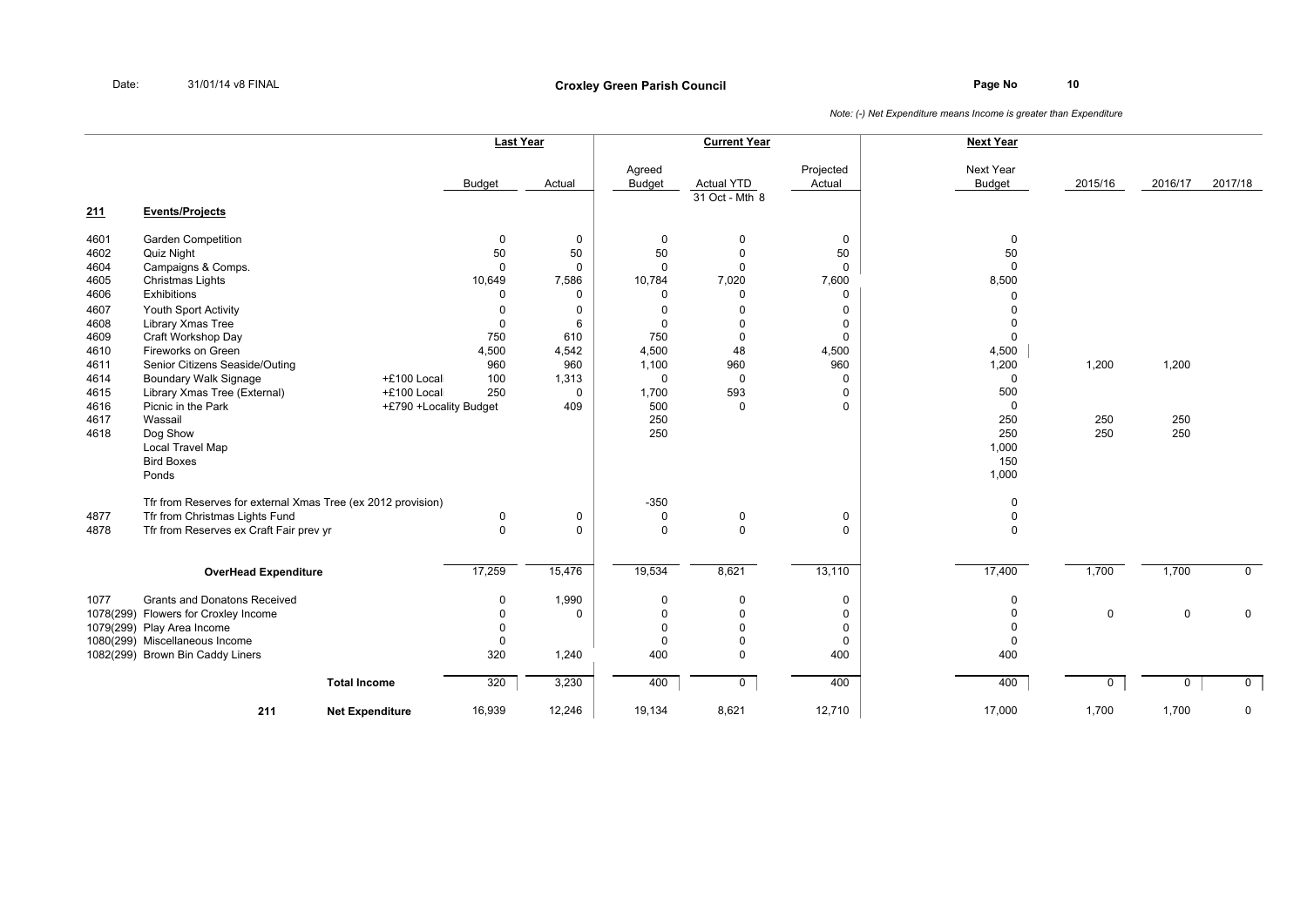|                      |                                                                      | <b>Last Year</b> |            |                  | <b>Current Year</b>                 |                     | <b>Next Year</b>    |         |             |             |
|----------------------|----------------------------------------------------------------------|------------------|------------|------------------|-------------------------------------|---------------------|---------------------|---------|-------------|-------------|
| 221                  | <u>MSC</u>                                                           | Budget           | Actual     | Agreed<br>Budget | <b>Actual YTD</b><br>31 Oct - Mth 8 | Projected<br>Actual | Next Year<br>Budget | 2015/16 | 2016/17     | 2017/18     |
| 4042<br>4830<br>4880 | <b>Equipment Maintenance</b><br>Tfr to MSC Fund<br>Tfr from MSC Fund | 1000             | 145<br>952 | 1000             | $\mathbf 0$                         | 0                   | 1,000               |         |             |             |
|                      | <b>OverHead Expenditure</b>                                          | 1,000            | 1,097      | 1,000            |                                     |                     | 1,000               |         |             | 0           |
| 1063                 | MSC 2/3 TRDC Contribution to Repairs                                 | 0                | 97         | $\mathbf{0}$     | $\mathbf 0$                         | 0                   | 0                   | 0       | $\mathbf 0$ | $\mathbf 0$ |
|                      | 221<br><b>Net Expenditure</b>                                        | 1,000            | 1,000      | 1,000            | $\mathbf 0$                         | 0                   | 1,000               | 0       | 0           | $\mathbf 0$ |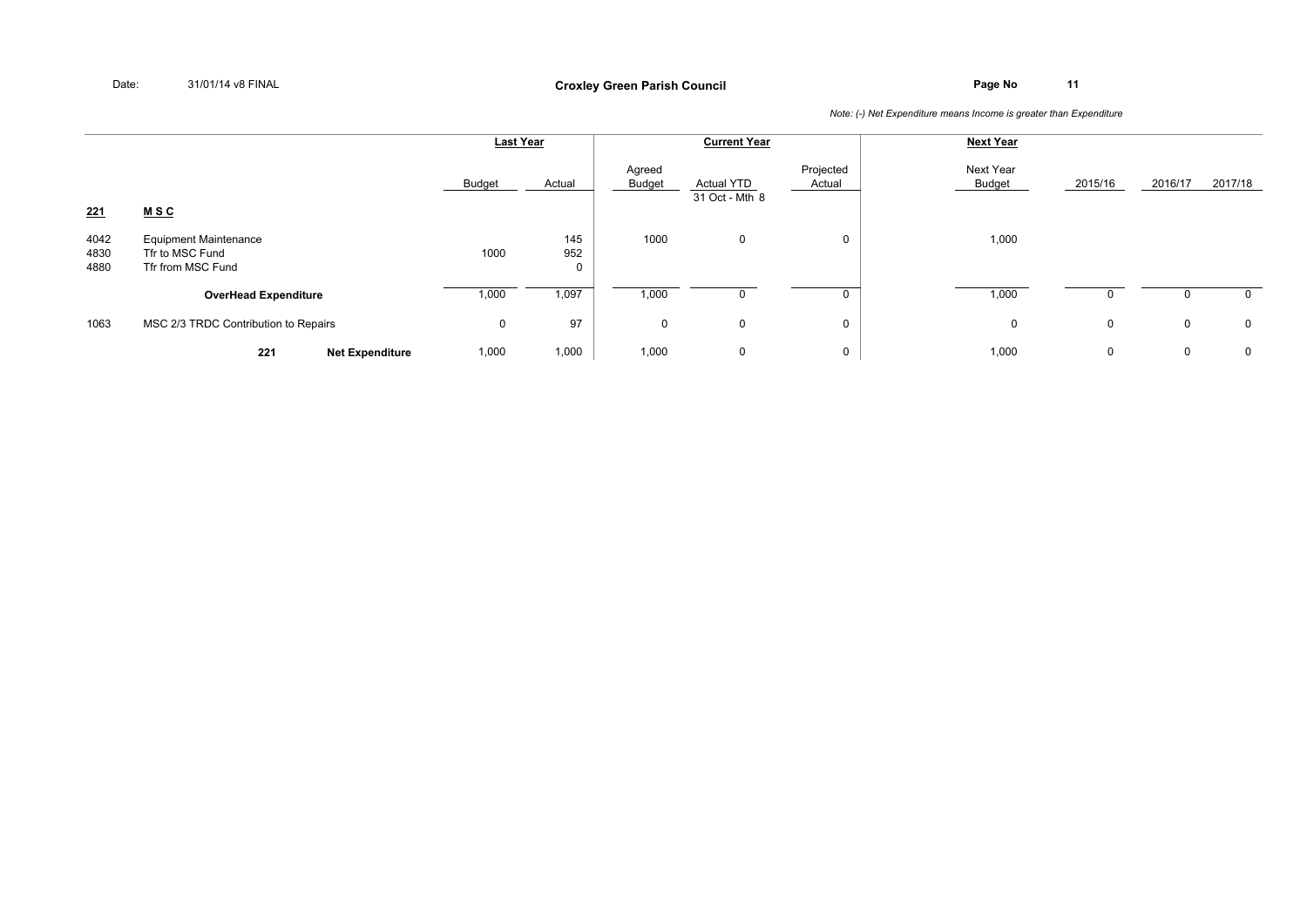|              |                                                                   | <b>Last Year</b> |             |                         | <b>Current Year</b>                              |                     | <b>Next Year</b>           |             |             |             |
|--------------|-------------------------------------------------------------------|------------------|-------------|-------------------------|--------------------------------------------------|---------------------|----------------------------|-------------|-------------|-------------|
| 299          | E & A Capital & Projects                                          | Budget           | Actual      | Agreed<br><b>Budget</b> | <b>Actual YTD</b><br>$\overline{31}$ Oct - Mth 8 | Projected<br>Actual | Next Year<br><b>Budget</b> | 2015/16     | 2016/17     | 2017/18     |
|              |                                                                   |                  |             |                         |                                                  |                     |                            |             |             |             |
| 4932<br>4037 | <b>War Memorial</b><br>Grounds Maintenance                        | 200              | $\mathbf 0$ | 200                     | $\mathbf 0$                                      | 0<br>$\mathbf 0$    | 200                        |             |             |             |
| 4934         | <b>Flowers in Croxley</b>                                         | $\Omega$         | 0           | $\mathbf 0$             | 0                                                | $\mathbf 0$         | $\mathbf 0$                |             |             |             |
| 4935         | Project - Village Signs                                           | $\mathbf 0$      | 0           | $\mathbf 0$             | 0                                                | $\mathbf 0$         | $\mathbf 0$                |             |             |             |
| 4936         | School Gardening Clubs                                            | $\mathbf 0$      | 0           | $\mathbf 0$             | $\mathbf 0$                                      | $\mathbf 0$         | $\Omega$                   |             |             |             |
| 4937         | Development of Play Areas                                         | 5,000            | 14,920      | $\Omega$                | $\mathbf 0$                                      | 5,000               | 7,000                      | 5,000       | 5,000       |             |
| 4938         | <b>Brown Bin Caddy Liners</b>                                     | 180              | 768         | 180                     | 320                                              | 180                 | 180                        |             |             |             |
|              | Stop Parking on Green Initiative                                  |                  |             |                         |                                                  |                     | 2,500                      |             |             |             |
|              | Canal Adoption Scheme/Twoing Path works                           |                  |             |                         |                                                  |                     | 1,500                      |             |             |             |
| 4939         | Commemorative Plagues on oak trees<br>Queens Diamond Jubilee tree | 150              |             |                         |                                                  | 300                 | 2,250<br>$\Omega$          |             |             |             |
| 4940         | <b>Local Producers Market</b>                                     | 250              |             | $\mathbf 0$<br>250      | 140                                              | $\mathbf 0$         | 250                        |             |             |             |
|              |                                                                   |                  |             |                         |                                                  |                     |                            |             |             |             |
| 4831         | Tranfer to Reserves Play Area)                                    |                  | $-10,000$   |                         |                                                  |                     |                            |             |             |             |
|              | Tranfer from Reserves (if required)                               | 0                |             | $\mathbf 0$             |                                                  |                     |                            |             |             |             |
|              | <b>OverHead Expenditure</b>                                       | 5,780            | 5,688       | 630                     | 460                                              | 5,480               | 13,880                     | 5,000       | 5,000       | $\mathbf 0$ |
|              | 299<br><b>Net Expenditure</b>                                     | 5,780            | 5,688       | 630                     | 460                                              | 5,480               | 13,880                     | 5,000       | 5,000       | $\mathbf 0$ |
| 1077         | <b>Grants and Donatons Received</b>                               | 0                | 0           | $\mathbf 0$             | $\mathbf 0$                                      | $\mathbf 0$         | $\mathbf 0$                | $\mathbf 0$ | $\mathbf 0$ |             |
|              |                                                                   |                  |             |                         |                                                  |                     |                            |             |             |             |
|              | <b>Environment &amp; Amenity - Expenditure</b>                    | 35,039           | 30,819      | 35,164                  | 14,471                                           | 26,675              | 44,280                     | 18,700      | 18,700      | 12,000      |
|              | Income                                                            | 320              | 3,230       | 400                     | $\mathsf{O}$                                     | 400                 | 400                        | $\mathbf 0$ | 0           | $\mathbf 0$ |
|              | <b>Net Expenditure</b>                                            | 34,719           | 27,589      | 34,764                  | 14,471                                           | 26,275              | 43,880                     | 18,700      | 18,700      | 12,000      |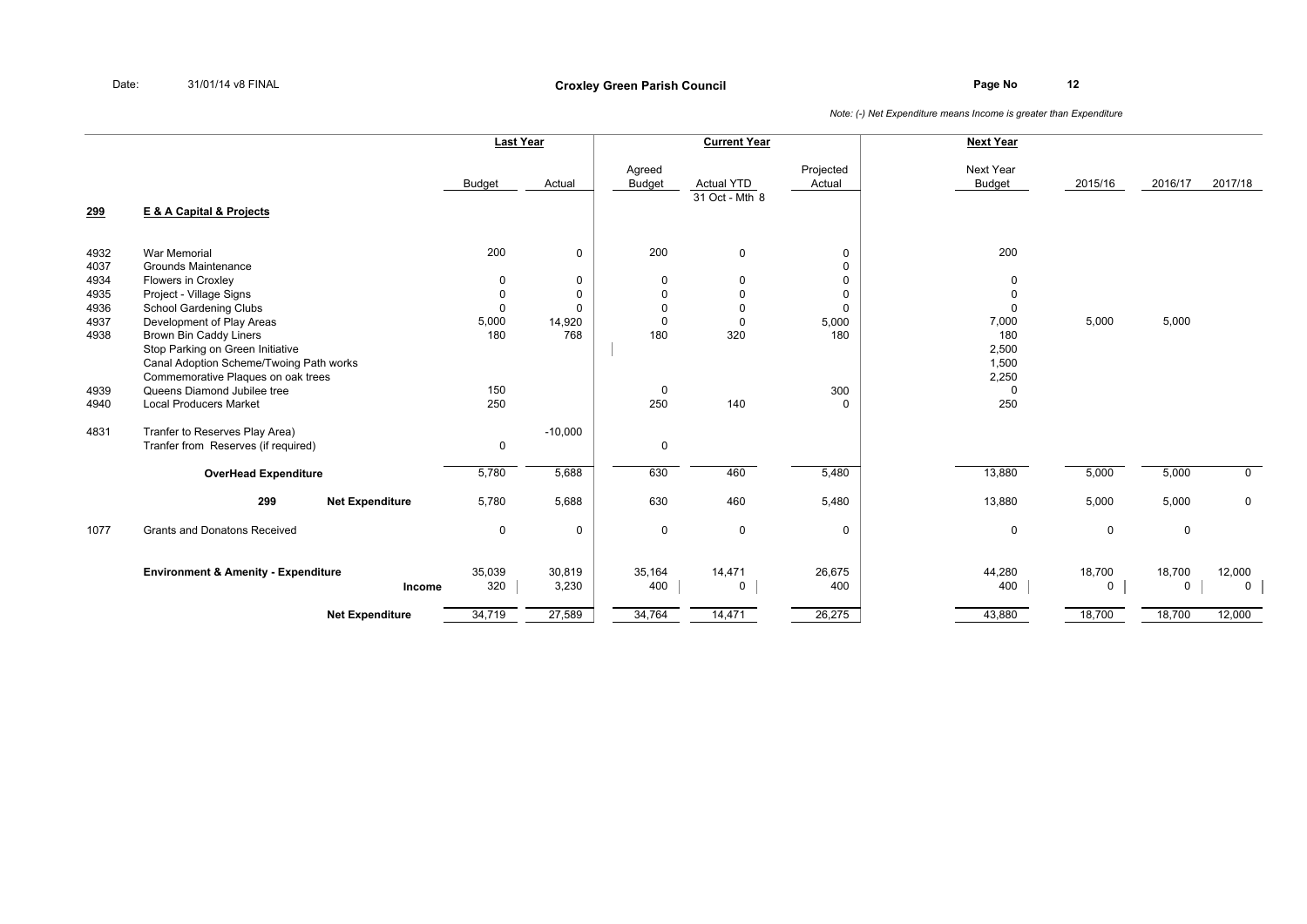## **Page No <sup>13</sup> Croxley Green Parish Council**

|                                      |                                                                                                                      | Last Year                                         |                           | <b>Current Year</b>             |                                             |                                           | <b>Next Year</b>                     |         |         |             |
|--------------------------------------|----------------------------------------------------------------------------------------------------------------------|---------------------------------------------------|---------------------------|---------------------------------|---------------------------------------------|-------------------------------------------|--------------------------------------|---------|---------|-------------|
|                                      |                                                                                                                      | <b>Budget</b>                                     | Actual                    | Agreed<br><b>Budget</b>         | <b>Actual YTD</b><br>31 Oct - Mth 8         | Projected<br>Actual                       | Next Year<br>Budget                  | 2015/16 | 2016/17 | 2017/18     |
| <b>Planning &amp; Development</b>    |                                                                                                                      |                                                   |                           |                                 |                                             |                                           |                                      |         |         |             |
| <u>301</u>                           | <b>Roads &amp; Street Furniture</b>                                                                                  |                                                   |                           |                                 |                                             |                                           |                                      |         |         |             |
| 4042<br>4043<br>4047<br>4050<br>4056 | <b>Equipment Maintenance</b><br>Salt Bins/Salt<br>Footpath Maintenance<br><b>Bus Shelters</b><br><b>Street Trees</b> | $\mathbf 0$<br>500<br>1,000<br>100<br>$\mathbf 0$ | $\mathbf 0$<br>160<br>780 | $\Omega$<br>200<br>1,000<br>100 | 0<br>$\Omega$<br>$\mathbf 0$<br>$\mathbf 0$ | $\mathbf 0$<br>$\mathbf 0$<br>$\mathbf 0$ | 0<br>500<br>1,000<br>100<br>$\Omega$ |         |         |             |
|                                      | CMS Grant for Footpath Maint                                                                                         | $-1,000$                                          |                           | $-1,000$                        |                                             | 0                                         | $-1,000$                             |         |         |             |
|                                      | Tfr from Reserves ex Equipment Maint<br>Tfr from Reserves ex Footpath Maint<br>Tfr from Reserves ex Street Trees     | 0<br>$\mathbf 0$<br>$\mathbf 0$                   | 0<br>$\Omega$             | 0<br>$\Omega$                   | 0<br>0<br>$\mathbf 0$                       | 0<br>$\mathbf 0$<br>$\mathbf 0$           | 0<br>$\Omega$                        |         |         |             |
|                                      | <b>OverHead Expenditure</b>                                                                                          | 600                                               | 940                       | 300                             | 0                                           | $\Omega$                                  | 600                                  |         |         |             |
|                                      | 301<br><b>Net Expenditure</b>                                                                                        | 600                                               | 940                       | 300                             | 0                                           | 0                                         | 600                                  | 0       | 0       | $\mathbf 0$ |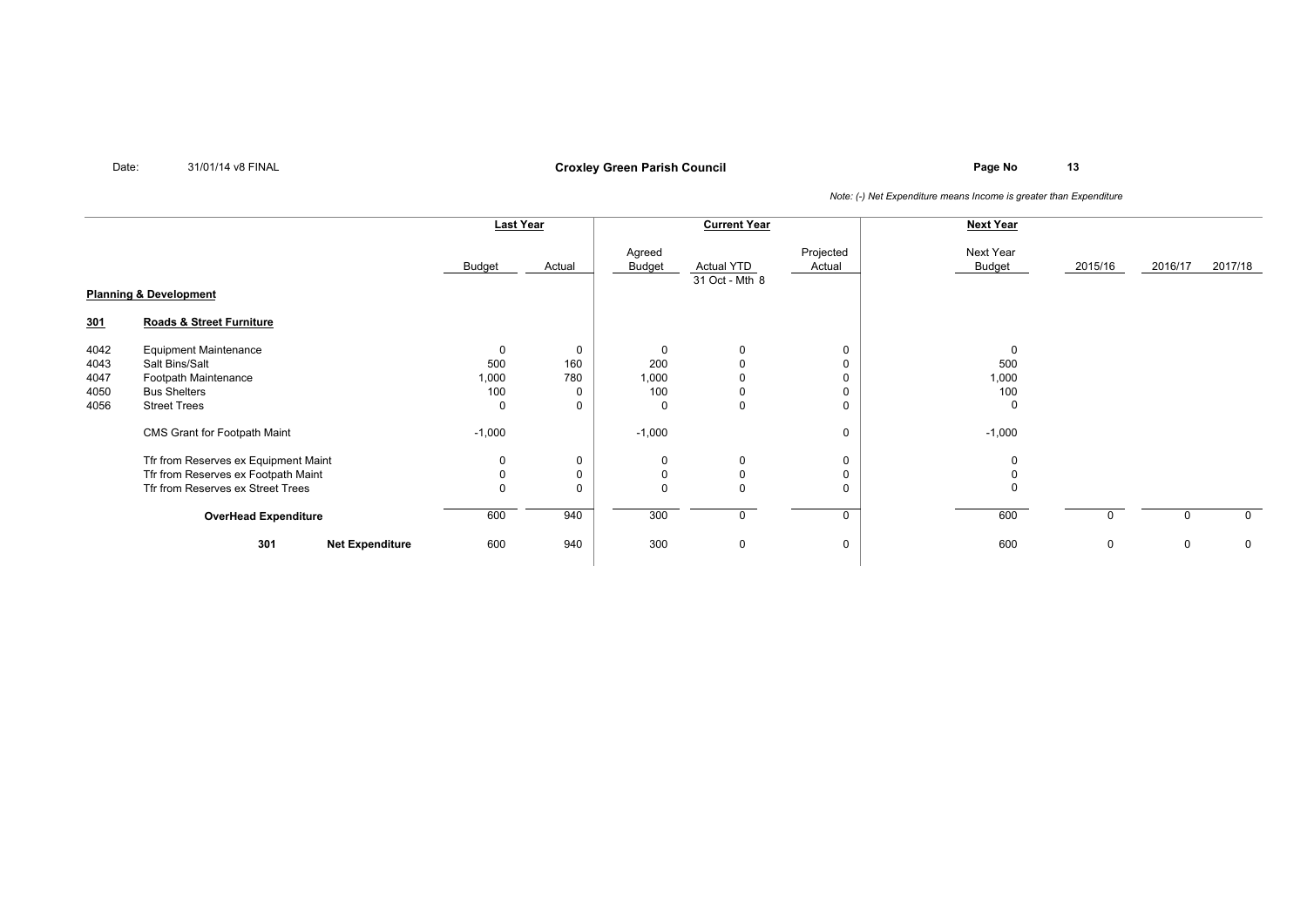## **Page No <sup>14</sup> Croxley Green Parish Council**

|      |                             |                        | <b>Last Year</b> |        | <b>Current Year</b>     |                                     |                     | <b>Next Year</b>    |         |         |         |
|------|-----------------------------|------------------------|------------------|--------|-------------------------|-------------------------------------|---------------------|---------------------|---------|---------|---------|
|      |                             |                        | Budget           | Actual | Agreed<br><b>Budget</b> | <b>Actual YTD</b><br>31 Oct - Mth 8 | Projected<br>Actual | Next Year<br>Budget | 2015/16 | 2016/17 | 2017/18 |
| 302  | <b>Community Bus</b>        |                        |                  |        |                         |                                     |                     |                     |         |         |         |
| 4702 | <b>Community Bus</b>        |                        | 6,900            | 6,760  | 6,900                   | 2,210                               | 6,900               | 6,900               | 6,900   | 6,900   | 6,900   |
|      | <b>OverHead Expenditure</b> |                        | 6,900            | 6,760  | 6,900                   | 2,210                               | 6,900               | 6,900               | 6,900   | 6,900   | 6,900   |
|      | 302                         | <b>Net Expenditure</b> | 6,900            | 6,760  | 6,900                   | 2,210                               | 6,900               | 6,900               | 6,900   | 6,900   | 6,900   |